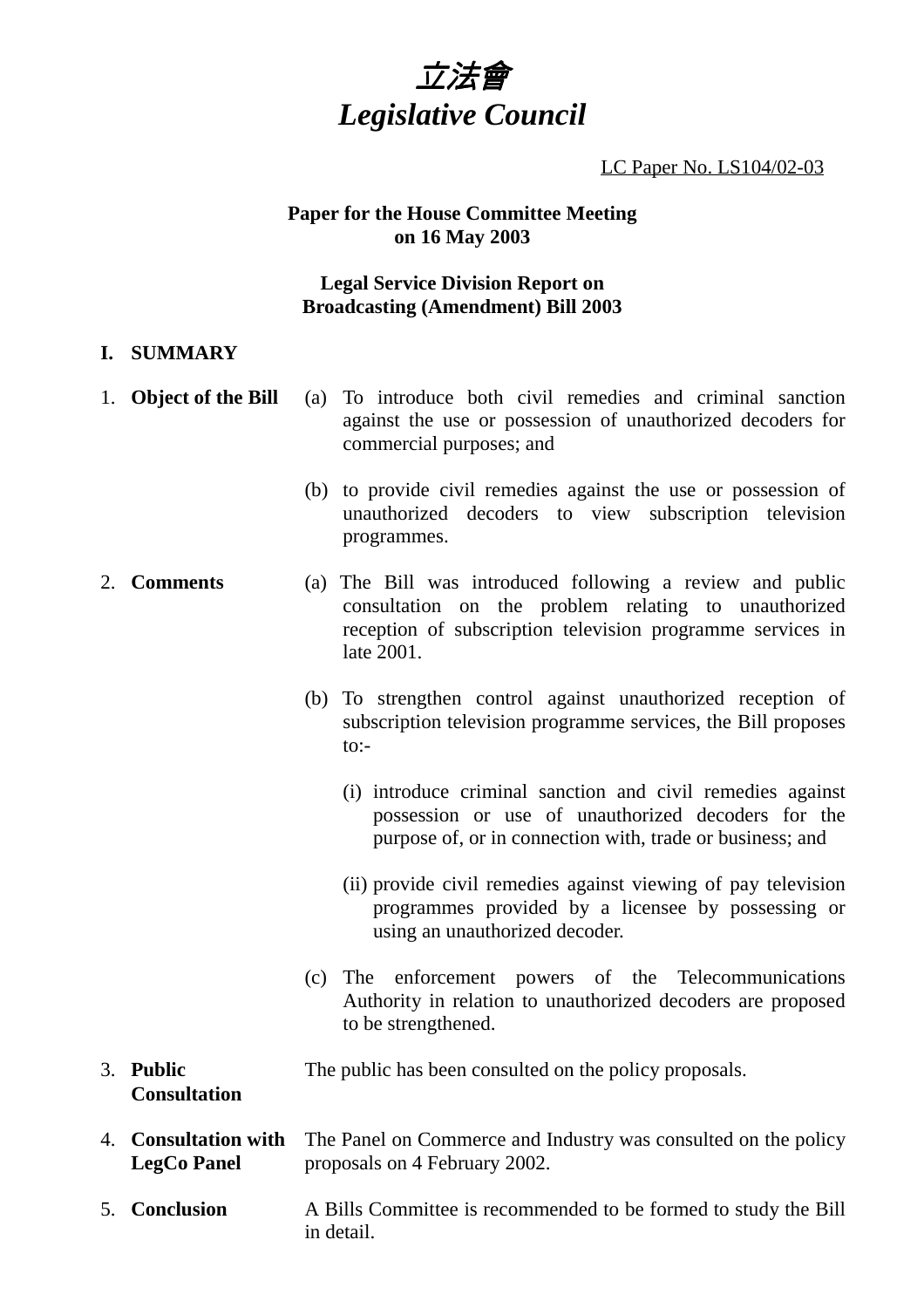### **II. REPORT**

### **Object of the Bill**

The main purpose of the Bill is to amend the Broadcasting Ordinance (Cap. 562) to:-

- (a) introduce both civil remedies and criminal sanction against the use or possession of unauthorized decoders for commercial purposes; and
- (b) provide civil remedies against the use or possession of unauthorized decoders to view subscription television programmes.

### **LegCo Brief Reference**

2. ITBB(CR)9/19/1(03) Pt.19 dated 29 April 2003 issued by the Commerce, Industry and Technology Bureau.

#### **Date of First Reading**

3. 14 May 2003.

#### **Background**

4. At present, the control of unauthorized reception of licensed subscription television programme services in Hong Kong is effected through the control of the supply of unauthorized decoders. Under the Broadcasting Ordinance (Cap. 562) (the Ordinance), it is an offence for a person to import, export, manufacture, sell, offer for sale, or let for hire an unauthorized decoder in the course of trade or business. There is no provision in the Ordinance imposing civil or criminal liabilities on end-users of licensed subscription television programme services.

5. In late 2001, the Government conducted a review on certain provisions of the Copyright Ordinance (Cap. 528), in response to public concern about criminal liability introduced for end-users in possession of copyright infringing articles in business. review covered, among others, the problem relating to unauthorized reception of subscription television programme services without payment of a subscription. The Government has consulted the public on this problem as part of the review process. Having regard to the findings of the review, including the views received during the public consultation, the Chief Executive in Council endorsed a package of proposals in March 2002 to tackle the problem of unauthorized reception of subscription television programme services.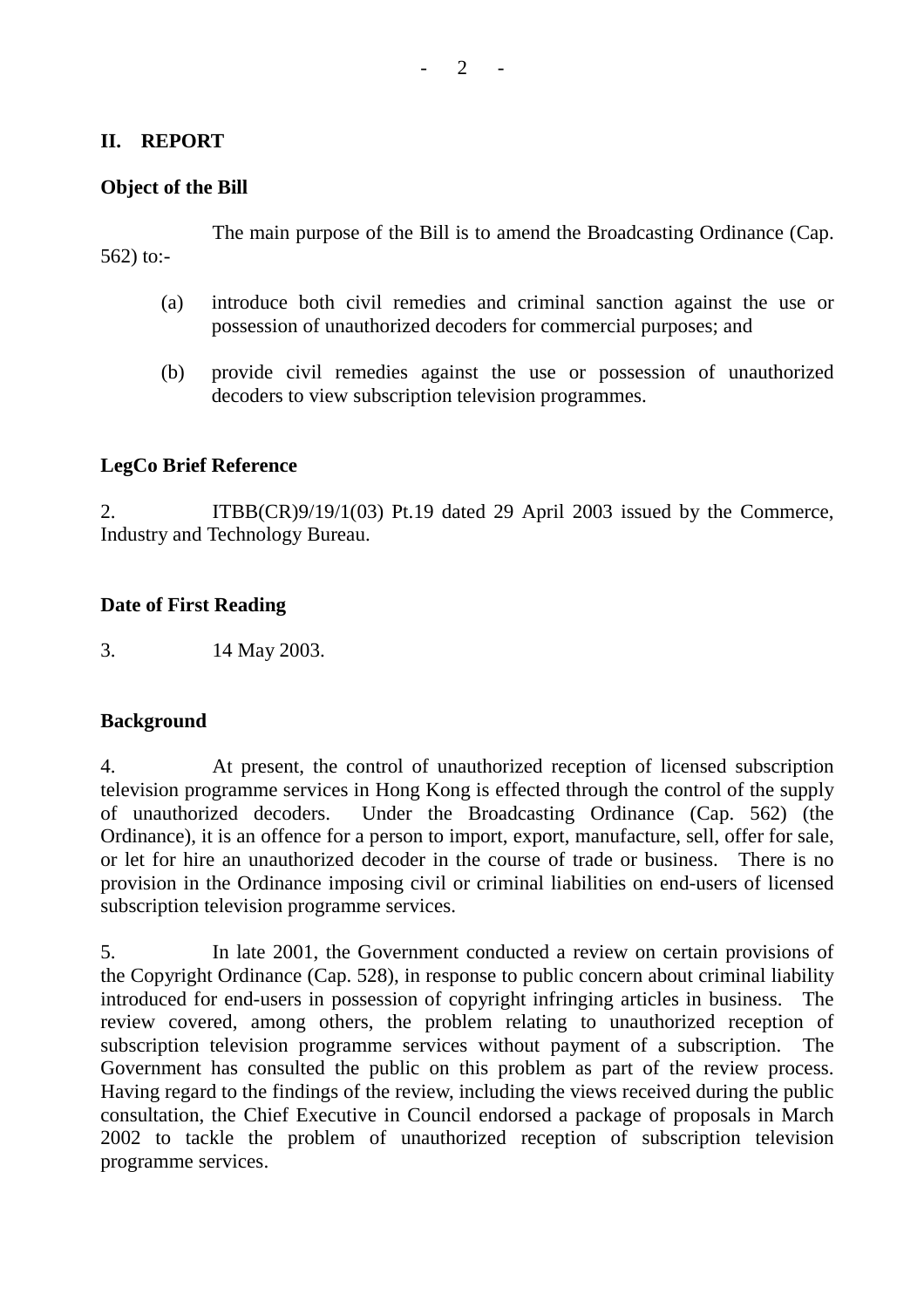### $3 - 3$

# **Comments**

6. The Bill seeks to implement the proposals endorsed by the Chief Executive in Council in March 2002 with a view to strengthening the existing control of unauthorized reception of subscription television programme services. These proposals are summarised as follows:-

- (a) Under the Bill, it is an offence for a person to possess or use an unauthorized decoder for the purpose of, or in connection with, trade or business. A person who commits the offence is liable on summary conviction, to a fine at level 6 (\$100,000) and to imprisonment for 2 years, and on conviction on indictment, to a fine of \$1,000,000 and to imprisonment for 5 years. This level of penalty is the same as that for the offence of manufacturing, trading and supplying unauthorized decoders in the course of trade and business currently provided under the Ordinance.
- (b) A licensee who sustains loss or damage from the use or possession of an unauthorized decoder by a commercial user may bring an action for damages, an injunction or other relief against the user.
- (c) Civil remedies will be available to a licensee against any person who possesses or uses an unauthorized decoder to view any pay television programme provided by the licensee.

7. To facilitate proof of the proposed new offence, the Bill provides that certain elements of the offence, for example, knowledge and possession of unauthorized decoders, be proved by rebuttable presumptions.

8. The Bill also seeks to strengthen the enforcement powers of the Telecommunications Authority (TA) by:-

- (a) empowering TA or any public officer authorized by him to arrest a person suspected of being guilty of an offence relating to unauthorized decoders; and
- (b) making it an offence to wilfully obstruct TA or any public officer authorized by TA in the exercise of his enforcement powers, punishable by a fine at level 4 (\$25,000) and imprisonment for 6 months.

9. If enacted, the Bill will come into operation on a day to be appointed by the Secretary for Commerce, Industry and Technology by notice published in the Gazette.